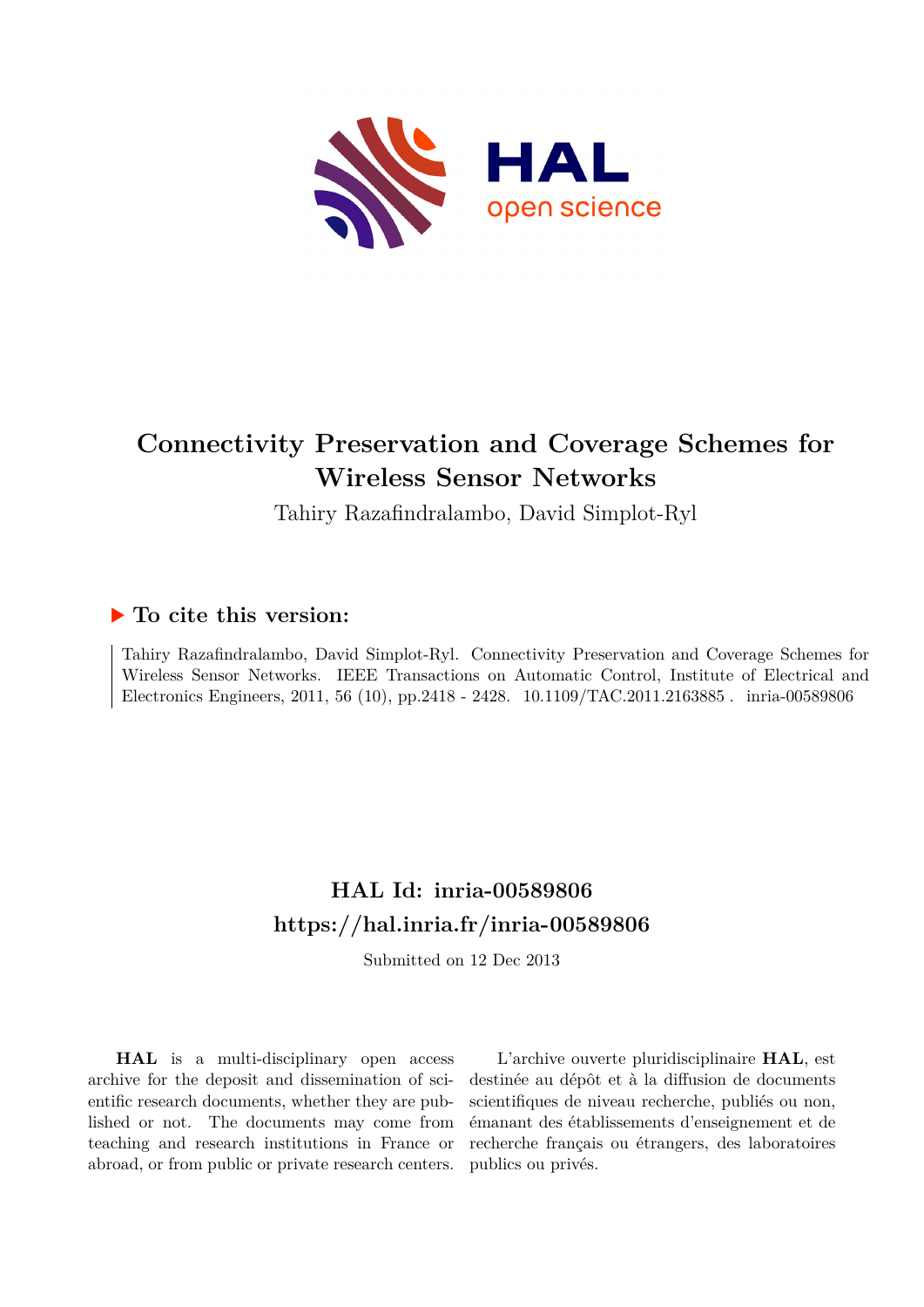# Connectivity Preservation and Coverage Schemes for Wireless Sensor Networks

Tahiry Razafindralambo, David Simplot-Ryl

**Abstract**—In this paper, we consider the self-deployment of wireless sensor networks. We present a mechanism which allows to preserve network connectivity during the deployment of mobile wireless sensors. Our algorithm is localized and is based on a subset of neighbors for motion decision. Our algorithm maintains a connected topology regardless of the direction chosen by each sensor. To preserve connectivity, the distance covered by the mobile nodes is constrained by the connectivity of the node to its neighbors in a connected subgraph like the relative neighborhood graph (RNG). We show the connectivity preservation property of our algorithm through analysis and present some simulation results on different deployment schemes such as full coverage, point of interest coverage or barrier coverage.

✦

**Index Terms**—Wireless Sensor Networks, Autonomous systems, Coverage, Deployment, Connectivity

#### **1 INTRODUCTION**

**MONITORING areas in wireless sensor networks has re-**<br>the optimization of sensor placement is a difficult problem the optimization of sensor placement is a difficult problem, even for deterministic and static deployments. Although deterministic deployments can provide optimal solutions, they are not always feasible since they require precise knowledge of the monitored area. Controlled deployments, or on-demand deployments are only feasible when the sensors' positions are available, and when sensors have motion capabilities. However, the main advantage of on-demand deployment is the possibility to obtain particular topologies which can reduce energy consumption, optimize routing scheme or flooding, etc [1]. Moreover, different coverage schemes such as full coverage (sensors try to cover the whole area of interest), barrier coverage [2] (sensors try to form a barrier for intrusion detection) or sweep coverage [3][4][5] (sensors try to cover only some specific points) can be obtained with on-demand deployment.

During the on-demand deployment, the evolving graph can have different properties. Controlling the dynamic graph of mobile sensors is a fundamental issue in order to keep wireless sensor application properties even during the deployment. The most important property of the dynamic graph is connectivity. Indeed, in the area of mobile communications and especially for wireless sensor networks, the main challenge is to maintain connectivity from any sensors to the sink (or base station) if we consider a N to 1 communication paradigm. This connectivity allows an external entity to update the behavior of all the sensors and to gather information from them by using multihop communication. For example, the sensor deployment may start with a full coverage requirements and may change to a point of interest coverage.

In this paper we consider the problem of deploying and controlling a fleet of mobile sensors for different coverage

schemes<sup>1</sup> while keeping the graph of mobile sensors connected at each step of the deployment. Our first assumption is: all sensors are within communication range of each other (complete graph) at the beginning of the deployment. From this initial configuration, a sensor node may choose any direction to expand the network. This direction is linked to a deployment requirement. In order to avoid disconnection, the node has to maintain its connections to its neighbors that are parts of the Reletive Neighborhood Graph (RNG) reduction (see Section 3.1). After the first expanding process, some connections between the sensor and its previous neighbors are lost and deployment process continues in the same way. Analytical and simulation results show that our deployment algorithm maintains the graph's connectivity all along the deployment procedure, and that different coverage schemes can be provided by our algorithm.

Our algorithm is localized *i.e.*, every decision taken by sensors is based on local neighborhood information only, asynchronous and simple enough to take into account obstacles, or specific fields constraints. Moreover, since the directions and the movements of a given node are only constrained by the connections to its RNG neighbors, the node's direction can be governed by any requirement which allows our algorithm to adapt to different coverage schemes.

#### **Summary and main results**.

- We provide a *localized* deployment algorithm for mobile sensor networks.
- Our algorithm *preserves connectivity* all along the deployment procedure. We use the Relative Neighborhood Graph [6] to preserve connectivity and prove that the network is connected at each step of the deployment.
- We split our algorithm into 2 major parts. The *connectivity preservation* part and the *deployment* part. This distinction allows us to provide different deployment schemes while keeping connectivity. In this paper, results on area *coverage maximization*,*Point of Interests* (POI) coverage and *barrier coverage* are provided.

The rest of this paper is organized as follow. In Section 2,

<sup>•</sup> *T. Razafindralambo is with the INRIA Lille - Nord Europe center, France. Tahiry.Razafindralambo@inria.fr*

<sup>•</sup> *D. Simplot-Ryl is with the University of Lille 1, France. David.Simplot-Ryl@inria.fr*

<sup>1.</sup> The deployment of mobile sensors can be either used to maximize area coverage, to provide a point of interest coverage or to provide a barrier coverage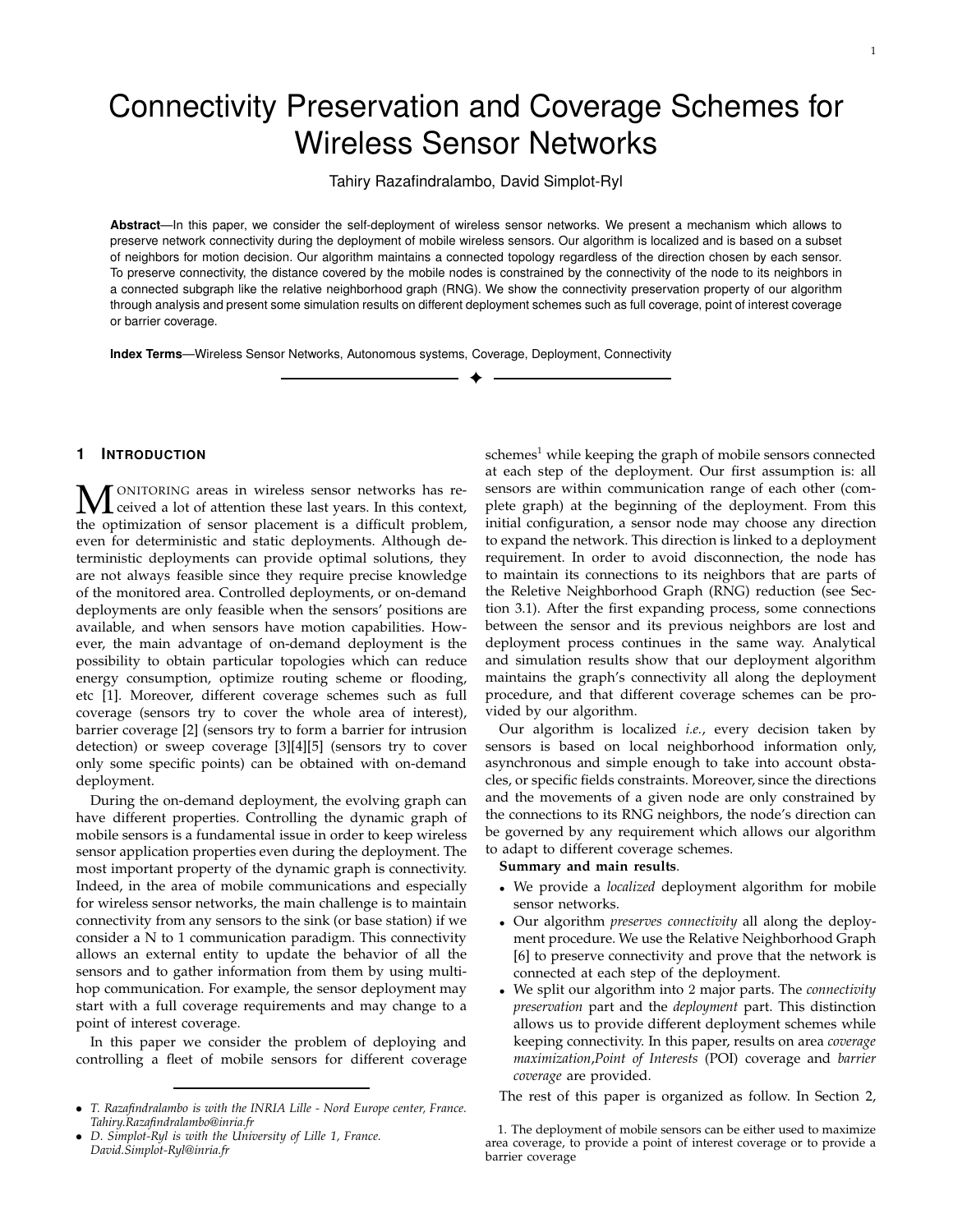we give a state of the art on deployment of mobile sensors. In Section 3, we give an overview of assumptions and notations used in this paper. Section 4 details our deployment algorithm. Section 5 provides an analysis of this algorithm and simulation results are given in Sections 7 and 8. The conclusion and some possible future works are provided in Section 9.

#### **2 RELATED WORK**

**P** APERS about deployment and self-deployment of wireless<br>sensor networks are reviewed in this section and we<br>chartly extend this state of the art to mobile rebots deployment. sensor networks are reviewed in this section and we shortly extend this state of the art to mobile robots deployment. As our main focus is connectivity preservation for different deployment schemes, this section cites papers that consider connectivity during the deployment and briefly review some different coverage schemes. Moreover, we mainly focus on mobile sensors deployments but the interested readers can refer to [7], [8] for static random deployment strategies, to [9], [10], [11] for off-line computation of sensors placement and to [12], [13] or [14] for a complete surveys.

#### **2.1 Connectivity**

The local dispersion of multiple mobile sensors (or mobile robots which embed sensors) was first developed in [15] to achieve a better coverage of the whole sensing field. In [15], Batalin and Sukhatme argue that the local dispersion is the basis for increasing global coverage. In this approach, sensors are mutually repelled by each other within their communication range. Their approach is inspired by the diffusive motion of fluid particles. However, connectivity is not considered as essential during the deployment and the authors mainly focus on increasing the covered area.

The artificial potential field concept was first proposed by Khatib in [16]. Potential field theory was used to compute path planning algorithms for mobile robots in [17], [18]. In [19], the coverage maximization strategy is constraint by the fact that each node must have at least  $K$  neighbors. A repelling force is computed to increase the coverage of the network while an attracting force tries to maintain the node degree. However, this simple scheme cannot guarantee connectivity during the deployment since having  $K$  neighbors does not guarantee global connectivity.

In [20], the authors also use potential field concepts for deploying mobile robots. The proposed deployment tries to preserve the graph connectivity by checking at any time whether the graph is connected. To do so, a message is regularly flooded in the network by a central entity. Note that this regular flooding is resource consuming in wireless sensor networks. If a mobile sensor does not receive this message, it assumes that it is disconnected and moves toward its last position or some predefined intermediate destinations. In [20], the network is not connected all along the deployment procedure. This approach for maintaining connectivity during deployment is very simple but induces a very high message overhead, requires a central entity and a efficient flooding algorithm.

The closest work to ours are proposed in [21] and [22]. The authors of [21] use local geometry combined with potential field theory to maximize the area coverage of mobile robots. They use a Neighbor-Every-Theta (NET) graph to constrain the node movements. The authors apply the same forces as described in [19]. By using a combination of mutually opposing forces, each node maximizes its coverage while maintaining the NET condition of having at least one neighbor in every θ sector. It is worth noting that in [21] for a specific  $θ ≤ \frac{2π}{3}$ the graph can embed an RNG. However, the distributed algorithm deployment proposed by the authors cannot guarantee connectivity since a node in a sector that provides the connectivity may not be chosen as a NET neighbor. Unlike [21] and the work presented in this paper, the authors of [22] use spanning tree to maintain connectivity. They introduce a novel state dependent graph, called the double-integrator disk graph to add a connectivity constraint to the agent's movements. The proposed scheme maintains connectivity but needs high message overhead for the spanning tree construction. Yet, the resulting controls may be too restrictive to allow different coverage schemes. Moreover, the connectivity constraint computation relies on linearized Jacobi methods which is resource (processor, memory) consuming to be run on sensors.

The work proposed in [23] addresses connectivity in the context of formation control. The authors present an algorithm to perform a graph rearrangements. With this rearrangements, different coverage schemes can be obtained. However, the starting and the target configuration must be known, which is not always feasible.

In algebraic graph theory, the properties of a graph are characterized through the study of the eigenvalues of the Laplacian. In [24], a decentralized estimation of the algebraic connectivity can be found. A technique based on a decentralized power iteration algorithm is given to control a fleet of mobile sensors. However, this technique cannot guarantee connectivity all along the deployment procedure.

In [25] the authors focus on network connectivity and do not properly consider coverage. They translate the connectivity conditions into differentiable constraints on individual node motions. In this deployment, a central entity has to be aware of the connections between all robots, computes the possible movements of each robots and sends movements constraints to each robots using a feedback procedure. This approach guarantees connectivity during the deployment but is not scalable since it need a central entity.

#### **2.2 Coverage schemes**

The coverage requirement is the primary aim that describes how the sensors have to be deploy over the field. Even if some ways of moving are strongly related to the coverage requirement, it is important to note that movement and coverage are independent. From our point of view, these two aspects must be decorrelated in order to have simple deployment algorithms. In this section, we recall the previous cited papers regarding coverage schemes. The coverage requirements can be divided into three categories:

- In the full coverage problem, sensors have to maximize the covered area. The work proposed in [20] and [21] uses virtual force based movement to increase the covered area. The main difference of these two works is the connectivity consideration. In [20], a connectivity checking procedure is implemented. In [21], the authors use the Neighbor-Every-Theta (NET) graph properties.
- In barrier coverage problem, sensors must form a barrier that detects any events crossing the barrier. In the work proposed in [26], the authors use virtual forces to relocate the sensors. The repulsive forces are used to have an uniform distribution of the sensors. On the other hand, attractive forces are used to gather sensors into the same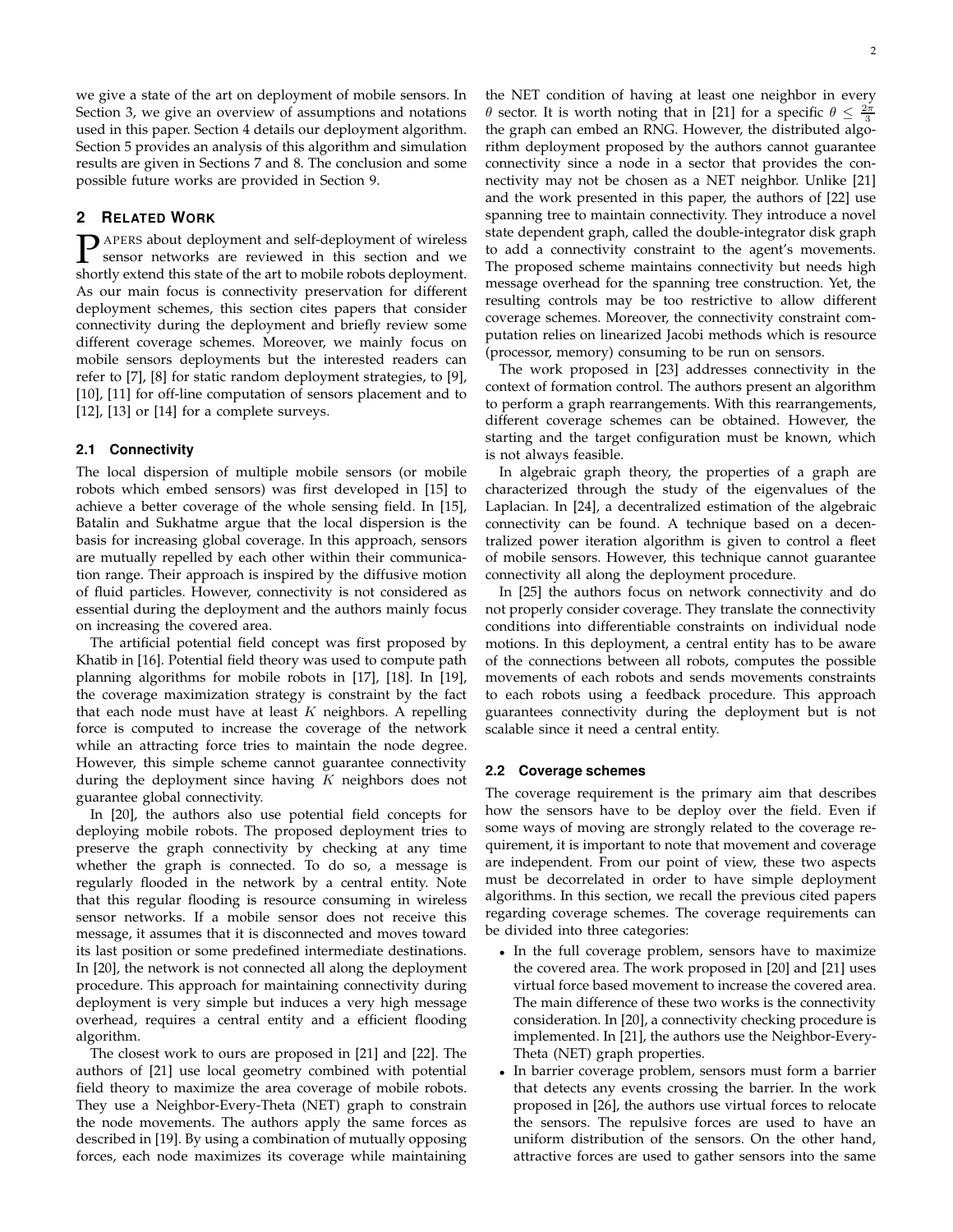horizon. In [26], when the number of sensors is sufficiently large, connectivity can be provided at the end of the deployment. However, [26] does not guarantee connectivity all along the deployment procedure.

• In the PoI coverage, only some specific points of the sensor field need monitoring. Surprisingly, very few works consider the problem of PoI coverage. In [3], the authors propose an algorithm to periodically monitor some specific points. Unlike the work presented in this paper, results from [3] do not consider connectivity issue.

In our work, we use the property of the Relative Neighborhood Graph to maintain connectivity. To the best of our knowledge, our work is the first one that can simply provide any coverage scheme while preserving connectivity at each step of the deployment because we separate connectivity preservation and coverage scheme. Moreover, unlike most of the work cited above, our work is robust against message losses during deployment.

#### **3 PRELIMINARIES AND BASIC IDEA OF OUR APPROACH**

**NOTATIONS and assumptions are introduced** ing section. This section also outlines the bapproach and motivates the choice of the RNG. OTATIONS and assumptions are introduced in the following section. This section also outlines the basic idea of our

#### **3.1 Relative Neighborhood Graph**



Fig. 1. Example of RNG edge removal. To obtain a RNG reduction all triangles from the initial graph are suppressed by removing the longest edge of each triangle.

The Relative Neighborhood Graph (RNG) [6] is a graph reduction method. Given an initial graph G, the RNG extracted from G is a graph with a reduced number of edges but the same number of vertices. Let the sensors be the vertices of the initial graph and that there exists an edge between two vertices if the two sensors can communicate directly. We assume here that the communication between two sensors is possible only if the distance between them is less than a given communication range. To build a RNG from an initial graph G, an edge that connects two sensors is removed if there exists another node that is at a lower distance from both sensors. Figure 1 shows an example of edge removal, where edge between sensors  $u$ and  $v$  is removed since there exists a sensors  $w$  that is closer to both  $u$  and  $v$ .

Using the RNG reduction has two main advantages. First, the RNG reduction can be computed locally by each sensors since sensors only need the distances with its neighbors. Second, given that the initial graph is connected, the RNG reduction is also connected. These two properties are important for scalability issue and for connectivity preservation. Indeed, to preserve the connectivity of the whole network, each sensor has to only preserve the connectivity with its neighbors that are part of the RNG. In our algorithm, we use these properties to preserve connectivity and avoid sensors from disconnecting the network.

#### **3.2 Notations and assumptions**

*Definition 1:* Let  $G = (V, E)$  be the graph representing the sensor network. V is the set of vertices, each one representing a sensor.  $E \subseteq V^2$  is the set of edges defined by  $E = \{(u, v) \in$  $V^2 \mid u \neq v \wedge d(u, v) \leq R$ , where  $d(.)$  is the Euclidean distance between nodes  $u$  and  $v$  and  $R$  is the communication range.

The graph  $G$  is known as the Unit Disk Graph (UDG) model [27] and is commonly used to model sensor networks. Note that if we use the UDG in the description of our algorithm and in simulation, the protocol also works with a realistic graph, *i.e.* graph observed by a real node. The only condition is to be able to compute, in a localized way, the subgraph of nodes we want to maintain.

*Definition 2:* The set of 1-hop neighbors of node u is denoted by  $N(u)$  and is defined by  $N(u) = \{v \in V \mid (v, u) \in E\}.$ 

*Definition 3:* Let  $RNG(G)$  be the relative neighborhood graph of the graph  $G = (V, E)$ .  $RNG(G) = (V, E^{rng})$ , where  $E^{rng} = \{(u,v) \in E \mid \nexists w \in (N(u) \cap N(v)) \land d(u,w)$  $d(u, v) \wedge d(v, w) < d(u, v)$ .

*Assumption 1:* We assume that each sensor u is aware of its position denoted by  $(x(u), y(u))$ . This position can be provided by any internal mechanism or external entity such as GPS.

*Definition 4:*  $RNG(u)$  is the set of neighbors of node u in  $RNG(G)$  graph.  $RNG(u) = \{v \in N(u) \mid (u, v) \in E^{rng}\}.$  We denote by  $|RNG(u)|$  the number of nodes in  $RNG(u)$ .

*Definition 5:*  $RNG^+(u)$  (resp.  $RNG^-(u)$ ) represents the furthest (resp. the closest) node from u in  $RNG(u)$  ( $RNG^+(u)$ ) such that  $d(u, RNG^+(u)) = max_{v \in RNG(u)} d(u, v)$ , RNG<sup>-</sup>(u) such that  $d(u, RNG^{-}(u)) = min_{v \in RNG(u)}d(u, v)$ . We note  $d^+(u) = d(RNG^+(u), u)$  and  $d^-(u) = d(RNG^-(u), u)$ . Note that more than one node can be at the same furthest distance from node u. In this case, one of these nodes is chosen randomly.

*Definition 6:*  $\nu \in [0, \nu_{max}]$  is the speed of a given node.

*Assumption 2:* Each node periodically computes its next position based on its neighborhood every  $\delta$ . We also assume that each node regularly sends a HELLO message containing its ID and position with a frequency higher than  $\delta/2$  for computation accuracy.

#### **3.3 Basic idea**

Our deployment algorithm is localized and is based on potential field theory. Each node is considered as a particle and its movements are governed by the interactions with some of its neighboring nodes. The subset of neighbors with which a node  $u$  interacts together with the direction  $u$  has to choose only rely on the kind of coverage required while the distance to be covered by  $u$  is constraint by the preservation of its connection to nodes in  $RNG(u)$ . The RNG [6] is a suitable solution since its computation only requires local information. Moreover, the use of the Euclidean distance for computing the RNG strongly reduces the mean degree of the graph. The mean degree of an RNG is  $\sim$  3 [6]. In addition, one of the most interesting feature of an RNG is that, while removing some edges from the initial graph, the graph  $RNG(G) \subseteq G$  also preserves the connectivity, provided that the initial graph  $G$  is connected.

In our algorithm, any graph that reduces the neighborhood size while keeping connectivity can be used such as Gabriel Graph (GG) or Spanning Trees to maintain connectivity. The use GG or spanning trees may change the deployment results compared to RNG since Spanning tree in include in RNG and RNG is included in GG. The main difference would be the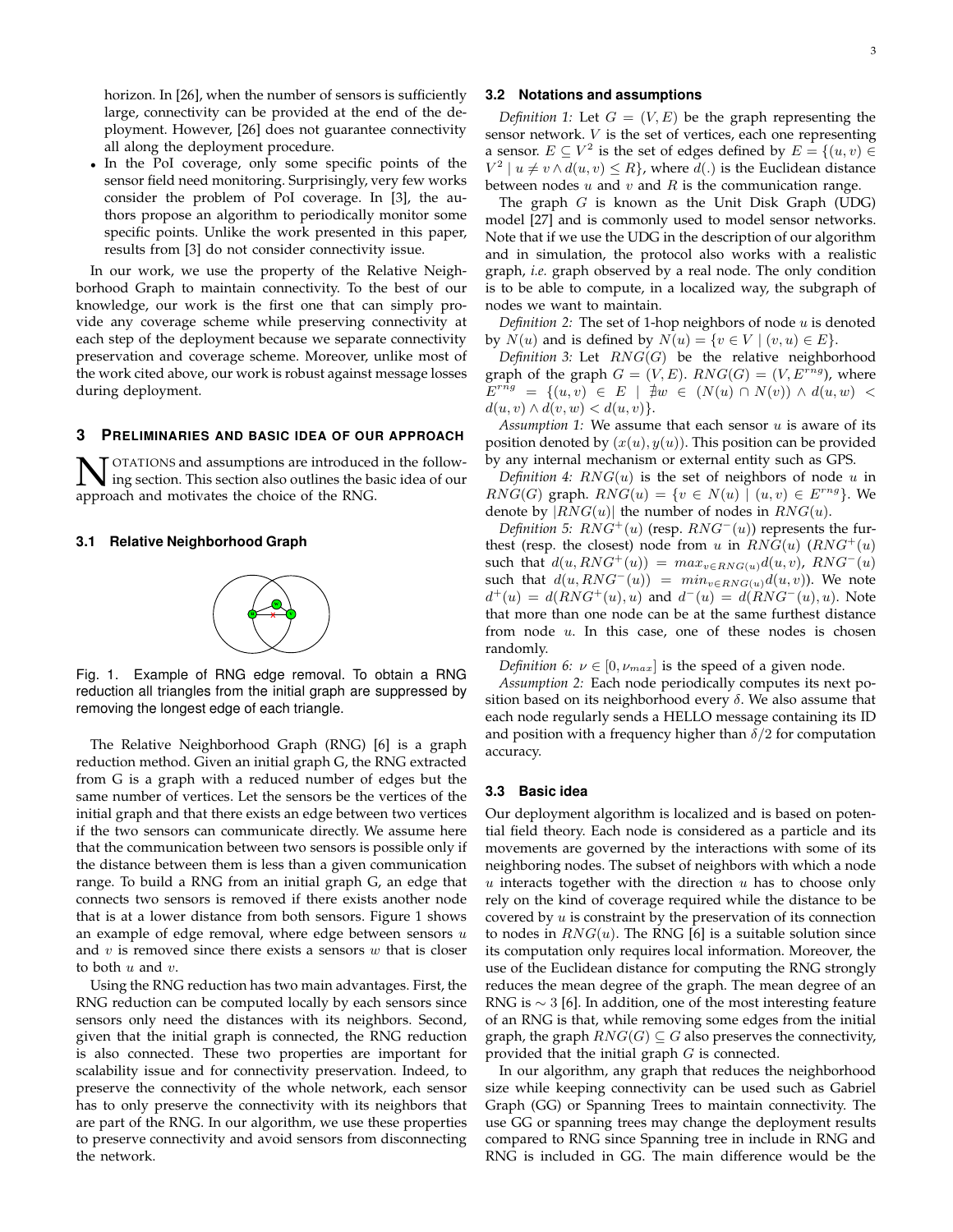average degree of sensors at the end of the deployment that impacts the final deployment results especially for the full coverage scheme. We can also try to increase the connectivity by using graphs such as  $k$ -RNG,  $k$ -GG, etc., [28]. Note here that we choose the RNG because of its simplicity regarding construction that can be done in a localized way and since most of the cited graphs are included in RNG.

Our algorithm is broken down into two distinct parts: the **direction computation scheme** and the **connectivity preservation scheme**. This partition allows providing different deployment schemes while preserving connectivity. Therefore with only some simple modifications on the deployment scheme, our algorithm fits different requirements of mobile sensor deployment applications.

#### **4 PROTOCOL DESCRIPTION**

THE protocol is split into two parts formally described in Algorithm 1. Part 1 provides the direction computation scheme while part 2 opeyres the connectivity preservation THE protocol is split into two parts formally described in scheme while part 2 ensures the connectivity preservation.

**Part 1: Direction computation** The direction to be chosen by node  $u$  depends on the deployment requirements. We will go back on the details on this part in Section 7 for each of the following schemes: maximising coverage, point of interest coverage of barrier coverage. Part 1 provides a normalized vector  $\overrightarrow{\Delta}$  giving the direction of node u. Different algorithms for Part 1 are described in the simulation section.

**Part 2: Connectivity preservation**. This part is divided in several steps: (a) Speed computation, (b) Distance computation and (c) Destination and movement.

**Part 2.a: Speed computation**. Based on the information gathered from its neighborhood, a node  $u$  computes its movement speed. This speed has to be as fast as possible (to allow a fast deployment of nodes) while preserving connectivity. This maximum speed is thus divided by two to consider the worst case movement of  $RNG^+(u)$ . It can not be null to still allow some small movements of node u. This also allows nodes that are at distance  $R$  to move toward each other. At the end of Part 2.a, node u knows its movement speed  $\nu$ .

| <b>Algorithm 1 MSD</b> (Mobile Sensor Deployment) protocol                                                                                            |
|-------------------------------------------------------------------------------------------------------------------------------------------------------|
| Part $1$ — Direction computation on node $u$ :                                                                                                        |
| 1: return $\overrightarrow{\Delta}$ ; // unit vector that gives the direction of the node                                                             |
| Part 2.a – Speed computation on node $u$ :                                                                                                            |
| 1: $\nu = \frac{R - d^+(u)}{\delta x^2};$<br>2: $\nu = \min (\nu, \nu_{max})$ ;                                                                       |
| Part 2.b — Distance computation for node $u$ :                                                                                                        |
| 1: $d_{max} = \max(\epsilon, R - d^+(u))$ ;                                                                                                           |
| 2: $d_{opt} = \{d \in [0, d_{max}] \mid \forall v \in RNG(u), d(u_{new}, v) + \nu_{oth}(v) \times \delta \leq R\}$<br>2. whore $(u, v) = R - d(u, v)$ |

3: where  $\nu_{\text{other}}(v) =$ <br>4: and  $u_{new}$  is the n 3. Where  $\nu_{\text{oth}}(v) = \frac{\delta \times 2}{\delta \times 2}$ <br>4: and  $u_{new}$  is the new position of node u based on:

5:  $\qquad$  -direction  $\overrightarrow{\Delta}$  from Part 1.<br>6: -speed  $\nu$  from Part 2.a.

- 6: -speed  $\nu$  from Part 2.a.<br>7: -distance  $d$ .
- -distance  $d$ .

**Part 2.c — Node** u **destination and movement:**

1: move to  $u_{new}$  using :

2:  $\qquad$  -direction  $\overline{\Delta}$  from Part 1.<br>3:  $\qquad$ -speed  $\nu$  from Part 2.a.

3:  $-$ speed  $\nu$  from Part 2.a.<br>4:  $-$ distance  $d_{n+1}$  from Pa

4:  $\cdot$  -distance  $d_{opt}$  from Part 2.b.<br>5: -Take field border into accou -Take field border into account

Part 2.b: Distance computation In this part, node u computes the distance it has to cover before running Algorithm 1 again. This distance is chosen in a given range  $[\epsilon, d_{max}]$  (Line 1 of Part 2.b) where  $\epsilon$  is a parameter of our algorithm and is used to allow some small movements when needed. To do so, it computes the maximal speed of its RNG neighbors  $\nu_{\text{oth}}$  in such a way that even in the worst case, *i.e.* if its further RNG neighbor  $RNG^+(u)$  goes in the opposite direction, they both remain connected. This means that in the worst case, they can both travel a distance equal to  $d = \frac{R - d^+(u)}{2}$  before being disconnected. Indeed,  $R\tilde{N}G^+(u)$  can not chose a higher distance than *u* since, as links are bidirectional  $d^+(RNG^+(u)) \ge d^+(u)$ . This distance has to be covered between two checking, *i.e.* in  $\delta$ . Based on these information, node  $u$  computes the maximum possible distance  $d_{opt}$  it can travel given that in its new position, it still remains connected to its  $RNG(u)$  nodes.

**Part 2.c: Destination and movement** In this part, the path planning of the sensor is considered. Given a direction, a speed and a distance, any path planning algorithm can be used for sensor movement. The distinction between Part 3 and Part 2 allows us to use a path planning and obstacle avoidance algorithm from robotics such as the one described in [29]. This allows unmodified motion planning algorithms to control the trajectories of each mobile sensors.

It is important to note here that Part 1 of Algorithm 1 is completely independent from the other parts. This is an important property since the direction of nodes can be easily modified to fit some other requirements as we will see in more details in Section 7.

#### **5 ALGORITHM PROPERTIES**

 $\prod$ <sup>N</sup> this section we demonstrate that at each step of our algorithm, the graph is connected. We assume that each link is cummetric and sensors are equipped with omni directional N this section we demonstrate that at each step of our is symmetric and sensors are equipped with omni-directional antenna. We also assume that the transmission power of each node is fixed and thus that the graph can be modelled as a UDG (unit disk graph). These assumptions are taken for the sake of tractabilty and are discussed later.

In the sequel, nodes are running the same algorithm (Algorithm 1) with the same parameters. We assume a discretized time indexed by  $i \in \mathbb{N}$ . At  $t = 0$ , all nodes are connected. Nodes are uniquely identified and are called  $n_i$ ,  $i \in [0, ..., N-1]$ where  $N$  is the number of nodes. Note that in the sequel, node positions are identified by  $n_i^j$  where  $i$  is the node identifier and j the time index. We use  $n_0$  and  $n_0^j$  to identify the node and its position.

*Lemma 1:* If at time  $t = T$  the graph is connected, and all nodes are synchronized and run Algorithm 1 in a sequential way that is in a given interval  $[t, t+1]$ , only one node runs the algorithm and reaches its new position during this interval; then  $\forall i > T$  the resulting graph at time  $t = i$  is connected.

*Proof:* The proof of this theorem only relies on the distance covered by the node. This distance is computed in Part 2.b of Algorithm 1. We know that at  $t = 0$ , the network is connected (initial condition). At  $t=0$ ,  $n_0^0$  runs Algorithm 1. The maximum distance covered by  $n_0^0$  is  $d_{opt} = \{d \in [0, d_{max}] \mid \forall v \in \mathbb{R} \}$  $RNG(n_0^0), d(n_0^1, v) + \nu_{\sigma th}(v) \times \delta < R$ . At time  $t = 1$  the new position of  $n_0^0$  is  $n_0^1$ . The condition on  $d_{opt}$ , avoids  $n_0$  being disconnected from its  $\mathit{RNG}(n_0^0)$  neighbors. Indeed, at time  $t = 1 \ \forall u \in RNG(n_0^0), d(n_0^1, v) < R$  (note that  $\nu \times \delta > 0$  and  $\nu_{\text{oth}}(v) \times \delta \geq 0$ ) since the nodes run algorithm in a sequential way, during the time  $[t, t + 1]$  no other node is moving. Thus  $n_0^1$  is still connected to its  $RNG(n_0^0)$ . Based on the properties of the RNG, the graph at time  $t = 1$  is therefore still connected. We know that if the graph is connected at  $t = 0$ , it is also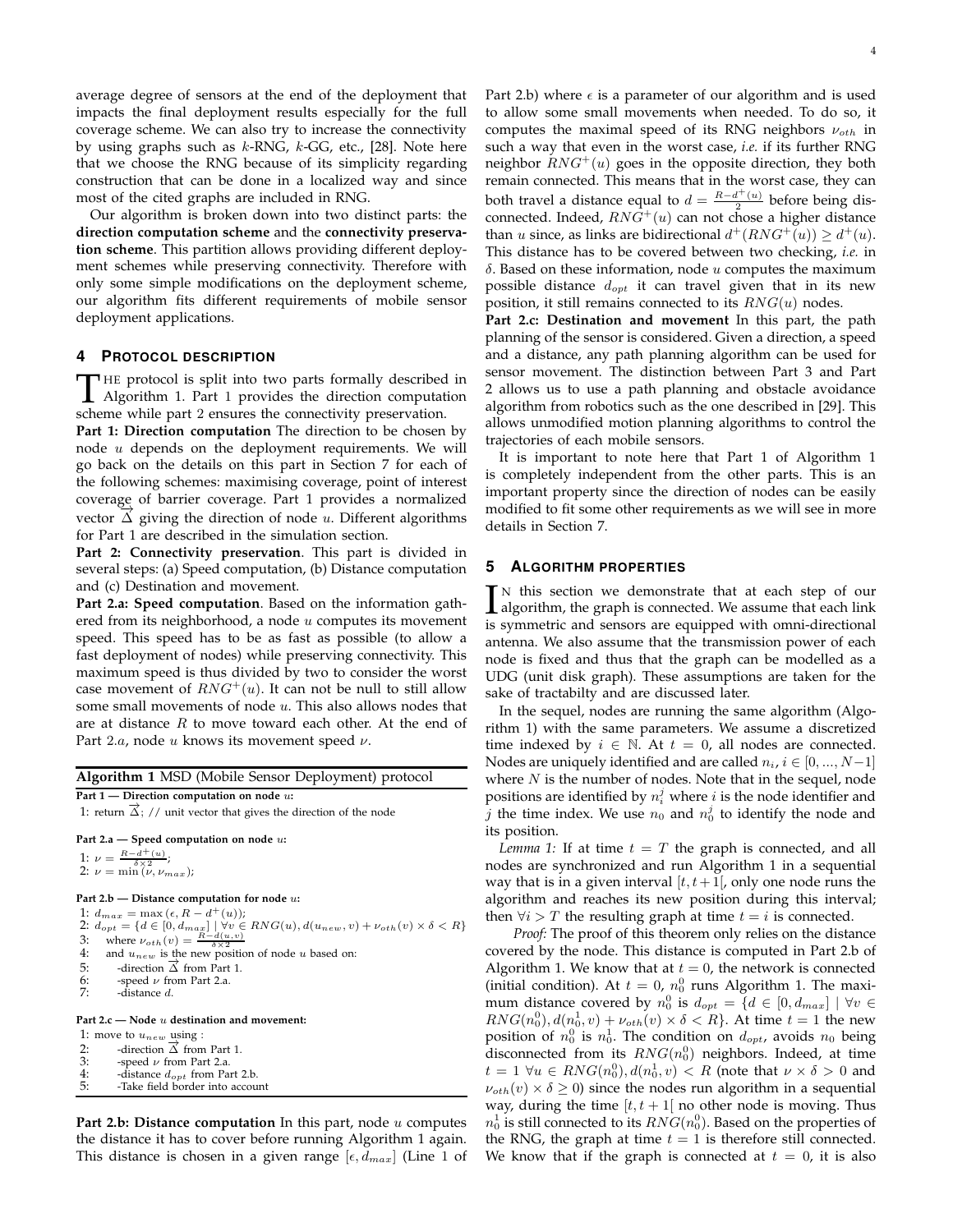connected at  $t = 1$ . We can state that if at any  $t = i, i > 0$  the graph is connected, at  $t = i + 1$  the graph is still connected and we can also state that if at a given time  $t = T$  the graph is connected at any time  $t > T$  the graph is still connected.

*Theorem 2:* If at time  $t = T$  the graph is connected,  $\forall t = T$  $i, i > T$  the resulting graph at time  $t = i$  is connected.

*Proof:* Lemma 1 shows that in a synchronized environment, if the initial graph is connected, the graph remains connected. In an asynchronous environment, nodes can run Algorithm 1 at any time. Let  $n_i^T$  and  $n_j^T$  be two nodes and  $n_i^T$  and  $n_j^T$  are connected a time  $t = T$ .  $n_i^T \in RNG(n_j^T)$ ,  $n_j^T \in RNG(n_i^T)$  and  $d(n_i^T, n_j^T) = d^+(n_i^T).$ 

**CASE 1:** Let us assume that both nodes run Algorithm1 at the same time, and that both nodes are moving to the opposite direction of each other. The maximum distance covered by node  $n_j^T$  depends on its speed and the sampling time  $\delta$ . Since  $d(n_i^T, n_j^T) \leq d^+(n_j^T)$  the maximum speed of node  $n_j^T$  computed in Line 1, Part 2.a of Algorithm 1 is  $\nu_j = \frac{\vec{R} - d^+(\vec{n}_j^T)}{\delta \times 2} \leq \frac{R - d^+(\vec{n}_i^T)}{\delta \times 2} = \nu_i$  (the speed of node  $\vec{n}_i^T$ ). Therefore, the maximum distance covered by node  $n_j^T$  during  $\delta$ is at most  $\nu_i \times \delta$ . Note that the position of node  $n_i^T$  is  $n_i^{T+\delta}$  after its movement. The computation of  $d_{opt}$  for node  $n_i^T$  in Line 3, Part 2.b of Algorithm 1 includes the worst case movement of the  $n_j^T$  which still maintains connection to all its  $RNG(n_i^T)$ nodes after its movement.

**CASE 2:** Let us now assume that  $d(n_i^T, n_j^T) = R = d^+(n_i^T)$ . In that case,  $\nu_i = \nu_j = \epsilon$  and  $\nu_{\text{oth}} = 0$  for both nodes. If both nodes are moving to the opposite direction, condition in Line 3, Part 2.b of Algorithm 1 is not satisfied for a value of  $d > 0$ . If one of the nodes, let say  $n_i$ , is moving toward the other node and  $(n_j)$  moves to the opposite direction of  $n_i$ ,  $d_{opt} = 0$  for node  $n_j$ , for the same reason, and  $d_{opt} \geq 0$  for node  $n_i$  since condition in Line 3, Part 1 of Algorithm 1 can be verified.

If the connection to the furthest RNG neighbor is maintained, the connection to close RNG neighbors is also maintained. For that, let us assume node  $n_k^{\mathcal{T}} \in \mathit{RNG}(n_i^{\mathcal{T}})$  with  $d(n_i^T, n_k^T) \leq d(n_i^T, n_j^T)$ , the speed of node  $n_k^T$  is at most  $\nu_k = \frac{R - d^+(n_k^T)}{\delta \times 2} \le \frac{R - d(n_k^T, n_k^T)}{\delta \times 2}$ . Therefore, the maximum distance covered by node  $n_k^T$  is at most  $\nu_k \times \delta$ . The worst case movement for the two nodes  $n_i^T$  and  $n_k^T$  leads to a distance  $d(n_i^{T+\delta}, n_k^{T+\delta}) = d(n_i^T, n_k^T) + \nu_k \times \delta + \nu_i \times \delta \leq R$ by replacing  $\nu_k$  and  $\nu_i$  by their value (or upper bounds) and since  $d(n_i^T, n_k^T) \leq d(n_i^T, n_j^T)$ . Therefore, the movement of node  $n_i^T$  does not disconnect it from its RNG neighbors. Network connectivity is thus kept.

 $\Box$ 

□

#### **6 DISCUSSION AND IMPLEMENTATION ISSUES**

SECTION 4 provides the basis of our algorithm. However,<br>Swe do not consider all possible special cases that may arise<br>during a real deplement. This section discusses these issues  $\sum$  we do not consider all possible special cases that may arise during a real deployment. This section discusses these issues and the possible solutions.

As stated earlier, connectivity is very important in wireless sensor networks since data reporting from the sensor to a sink may be interrupted due to the lack of connectivity, to message losses due to collision at the Medium Access Control layer, to the instability of wireless channels or to physical obstacles can occur. These losses may happen during deployment and then modify the behaviour of the deployment.

A simple way to cope with this issue is to use historical evolution of the RNG neighbors. Let us assume that nodes  $u$  and v are neighbors and that  $v \in RNG(u)$  at time  $t = 0$ . Let, for example, node u be repelled by node v. At  $t = 1$  (after u's movement), the set  $RNG(u)$  can change. However, node v is still a neighbor of  $u$  since our algorithm preserves connectivity with the RNG neighbors. If node  $v$  does not appear to be part of  $N(u^1)$  (set of u's neighbors at  $t = 1$ ) this means that messages from node  $v$  were lost. In this case, node  $u$  stops moving until it gets a message from node  $v$ .

It is important to note that building an RNG needs symmetrical links. Indeed, if node  $u \in RNG(v)$  but  $v \notin RNG(u)$ , node v's movement may disconnect the graph. In order to keep symmetrical links, we use the same neighborhood table exchanges. If node  $u$  receives a neighbor discovery message from node  $v$  but node  $u$  id is not in node  $v$  message, this means that node  $v$  did not receive node  $u$  message and thus asymmetry is identified. In case of asymmetry, nodes wait until symmetrical neighborhood table is build. Note here that after some timeout, for example  $3 \times (\delta/2)$ , if a node does not receive a message from a neighbor, this means that the neighbors has failed and a procedure for partition detection and reconnection can be used such as the ones described in [30] and [31].

Here, when message losses are considered, it is not possible to guarantee connectivity because two neighboring nodes may never receive message one from the other one and thus may not be aware of their respective existence. However, the effect of message losses can be alleviated by increasing the number of HELLO messages sent during  $δ$ . It is also worth noting that deployment performance regarding speed and coverage requirements are reduced due to message loss.

#### **7 SIMULATION RESULTS**

 $S$  IMULATION results are divided two parts. In the first part (Section 7.1), we present the simulation results of different doployment schemes such as may imizing area soverage.  $\bigcup$  (Section 7.1), we present the simulation results of different deployment schemes such as maximizing area coverage, Point of Interest (POI) coverage and barrier coverage. These different schemes are related to the implementation of Part 1 of Algorithm 1. In the second part (Section 7.2), we consider the impact of message loss and show how it can affect our algorithm. The simulation were performed using WSNet<sup>2</sup>. The simulation parameters are summarized in Table 1. Note that we do not present simulation results with obstacles due to space limitations. However, in our implementation we use a simple obstacle avoidance scheme. Indeed, a node stops moving when it encounters an obstacle, and considers the obstacle when computing its next direction. In the simulation, we set the communication range to be equal to the sensing range but this assumption can be easily modified without affecting the behaviour of the deployment. It is worth noting that since we focus both on connectivity preservation during the deployment and different deployment schemes, comparisons with work from the literature are hard to provide.

#### **7.1 Different deployment schemes**

#### *7.1.1 Maximizing area coverage*

In order to maximize area coverage, we use a repelling force between RNG neighbors that allows coverage expansion. Part 1 of Algorithm 1 is described in Algorithm 2. Here, node  $u$  goes further from all  $RNG(u)$  nodes except those at distance R by using the resulting vector  $\Delta$ . Moreover, we use a weighted sum to compute the resulting vector and increase the impact

2. http://wsnet.gforge.inria.fr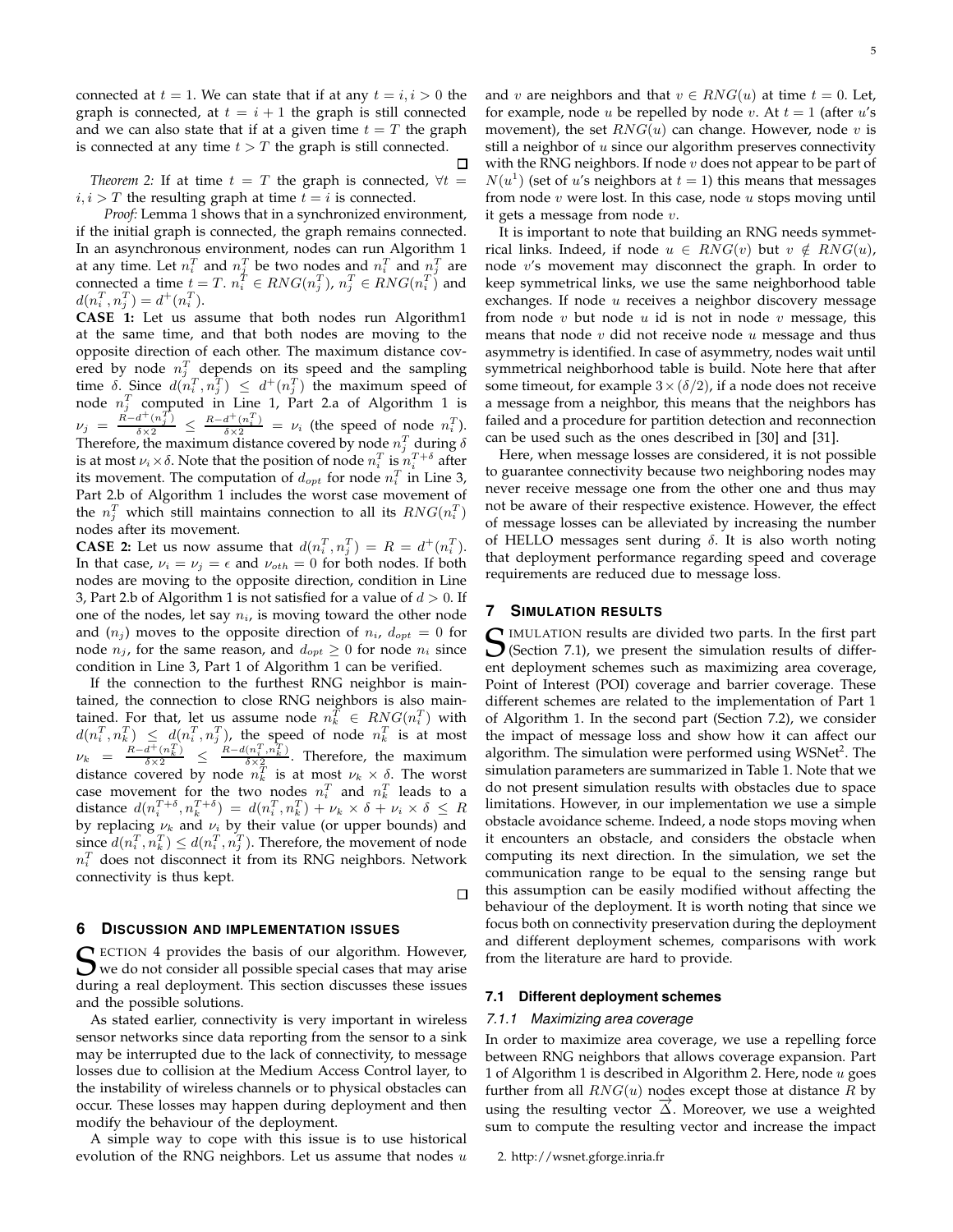| Field size              | $100m \times 100m$  |
|-------------------------|---------------------|
| Sensing range           | 10m                 |
| Max Communication range | 10m                 |
| $\nu_{max}$             | $10ms$ <sup>-</sup> |
|                         | 5s                  |
| $\epsilon$              | 0.1                 |
| Simulation time         | 5000s               |

TABLE 1 Summary of the simulation parameters.

of closer nodes in the direction of node  $u$  (Line 2 of Part 1). In Lines 3 and 4 of Part 1 we only compute the normalized direction. Here,  $P$  (Line 5) is the destination point of node  $u$ and can be used to reduce the distance computed in Part 2.b of Algorithm 1.

| <b>Algorithm 2</b> Maximal coverage requirements                                                                                                                    |  |  |
|---------------------------------------------------------------------------------------------------------------------------------------------------------------------|--|--|
| Part $1$ — Direction computation on node $u$ :                                                                                                                      |  |  |
| 1: $\overrightarrow{\Delta}(x(\Delta), y(\Delta))$ is the direction vector of u<br>2: $\overrightarrow{\Delta} = \sum (R - d(u, v)) \times   \overrightarrow{vu}  $ |  |  |
|                                                                                                                                                                     |  |  |
| $v \in RNG(u)$<br>d(u, v) < R                                                                                                                                       |  |  |
| $(x(u) - x(v)) \times (R - d(u, v))/R;$<br>$3: x(\Delta) =$                                                                                                         |  |  |
| $v \in RNG(u)$<br>d(u, v) < R                                                                                                                                       |  |  |
| 4: $y(\Delta) = \sum$<br>$(y(u) - y(v)) \times (R - d(u, v))/R;$                                                                                                    |  |  |
| $v \in RNG(u)$<br>d(u, v) < R                                                                                                                                       |  |  |
| 5: $P(x(u) + x(\Delta), y(u) + y(\Delta));$                                                                                                                         |  |  |
| 6: $\overrightarrow{\Delta} = \frac{\Delta}{\ \overrightarrow{\lambda}\ };$                                                                                         |  |  |
|                                                                                                                                                                     |  |  |

Figure 2 shows the evolution of node position along time. We can see from Figure 2 that, as proved by Theorem 2, the graph is connected. We can also note from this figure that graph is expanding, remains connected and that the algorithm reaches a stability point (means that no node is moving anymore).



Fig. 2. Evolution of nodes position over time. In this simulation, there is 40 nodes with a range of 10 on a square of  $100 \times 100$ .

We also evaluate the coverage performance, of this deployment scheme. We use a discrete way to evaluate the coverage. Area is divided into a grid and we compute the number of points that are covered over the total number of points in the grid. We can see from Figure 3(a) that the resulting coverage of our protocol is very close to a coverage provided by a square pattern until 90 nodes since the area cannot be fully covered. When the number of nodes is enough to cover the whole area, our algorithm, because of its dynamic behaviour suffers from border effects which may prematurely stop node movements. In Figure 3(b) we can see the coverage results depending on time. This result shows the expansion property of our algorithm. We can see that the curves are increasing. Note here that this second figure is a sample from one simulation which explains the coverage difference with Figure 3(a) that is the average of many simulations.

#### *7.1.2 Point of Interest coverage (POI)*

Since whole area coverage may not be necessary, the previous algorithms can be modified to monitor some point of interest



Fig. 3. Coverage results. In Fig. 3(a) we compare our algorithm to off-line deployment following different regular patterns (triangle, square and hexagon). In Fig. 3(b) we plot the coverage evolution vs. Time for different node numbers.

in the field [3]. In this section we present the modifications applied to the Part 1 of Algorithm 1 to provide POI coverage. The modification is presented in Algorithm 3. In this algorithm, each node moves toward the center of gravity  $B$  of its RNG neighbors and  $I$  the point of interest.  $B$  is the destination point of node  $u$  and can be used to reduce the distance computed in Part 2.b of Algorithm 1. This simple modification can strongly change the shape of the resulting graph since  $I$  becomes an attractor. Lines 2 and 3 of Algorithm 3 show the computation of B. Because Part 1 is independent from Part 2.b, connectivity is preserved.

In the simulation results presented in this section we define four POIs in a field of  $100 \times 100$  at coordinate  $(10, 50)$ ,  $(50, 10)$ ,  $(90, 50)$  and  $(50, 90)$ . We also define a node at position  $(0, 0)$ as a base station. The starting point of all nodes is in the communication range of the base station. All the nodes have a predefined point of interest randomly chosen at the beginning of the simulation. The base station node is only defined to fit deployment where POIs have to be covered and connectivity to a fixed based station need to be kept.

| <b>Algorithm 3</b> Point of Interest coverage                                                                                                     |
|---------------------------------------------------------------------------------------------------------------------------------------------------|
| Part $1$ — Direction computation on node $u$ :                                                                                                    |
|                                                                                                                                                   |
| 1: $B(x(B), y(B))$ center of gravity of $RNG(u)$<br>2: $x(B) = \frac{1}{ RNG(u)  + 1} \sum_{\substack{v \in RNG(u) \\ d(u,v) \le R}} x(v) + x(I)$ |
| d(u, v) < R                                                                                                                                       |
| 3: $y(B) = \frac{1}{ RNG(u)  + 1} \sum_{v \in RN(G(u))} y(v) + y(I)$                                                                              |
| d(u, v) < R<br>4: $\overrightarrow{\Delta} = \frac{\overrightarrow{uB}}{  \overrightarrow{uB}  }$ ;                                               |
|                                                                                                                                                   |
|                                                                                                                                                   |



Fig. 4. POI deployments using the center of gravity as the direction. This figure plots the resulting graph after 5000s for different number of nodes with a range of 10 on a square of  $100 \times 100$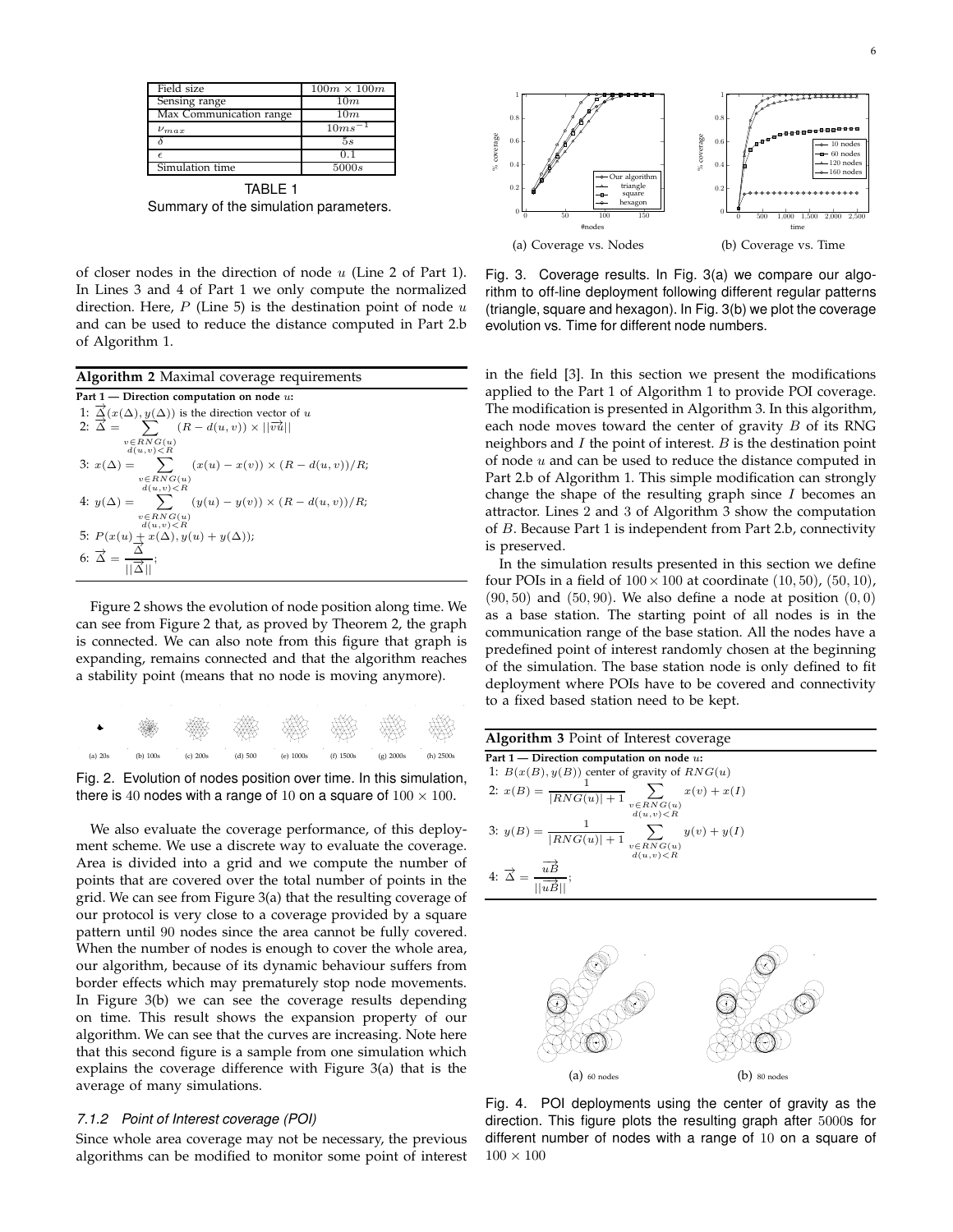Figure 4 plots the resulting graphs for 60 and 80 nodes. Since connectivity is kept, we do not plot edges, instead we plot the sensing range of each node. Here, the sensing range is equal to the communication range. We can see from these figures that the four points of interest are covered by more than 6 sensors (for 60 nodes). Figure 5 shows that the number of covering nodes is increasing with the total number of nodes. We can see in Figure 5 that the coverage of a given POI depends on its distance from the starting point of the deployment (here  $(0, 0)$ ). This is due to the fact that  $1/4$  of nodes are affected to a given POI and for example  $5 = 20/4$  nodes are not enough to reach the point (50, 90). We can also see that the number of covering nodes is linearly increasing for each POI. This shows that the number of nodes connecting the base station and a POI (if possible) is independent from the total number of nodes. This property is confirmed by the example of resulting POI coverage in Figure 4.



Fig. 5. Results for POI coverage. This figure plots the number of nodes covering a given POI depending on the total number of nodes in the network.

#### *7.1.3 Barrier coverage*

Barrier coverage [2], [32] is an important way of covering area especially when considering intrusion detection. Since in Algorithm 1 connectivity is independent from the direction computation, we can easily modify the direction while keeping the properties of our algorithm such as connectivity. Unlike in [2] our deployment is focused on maintaining the graph connectivity while providing barrier coverage. In this section we present the modifications applied to Part 1 of Algorithm 1 in order to provide self deployment of sensor network for barrier coverage. In our algorithm we consider the barrier coverage as a special case of POI coverage. In barrier coverage, POI are used to define a barrier between the starting points and the POI. Unlike in POI coverage, our aim is not to cover the POI, instead, we want the nodes to be regularly spread out between the starting point and the POI. The modification of Part 1 (in Algorithm 1) is presented in Algorithm 4. Where, like in Algorithm 3,  $I$  is the POI, and  $B$  the center of gravity of the RNG neighbors. In this algorithm, if a node, say  $v$  has already covered the POI, the POI is removed and the other nodes behave like without an attractor.

Node  $v$  becomes fixed, the other nodes deploy themselves to be above the center of gravity of their RNG neighbors. This behaviour of our algorithm provides a dense barrier since sensors will form a line between POIs and the base station. We obtain a straight line deployment since RNG reduction removes the triangles of the original graph (see Figure 1 in Section 3.1) and sensors move toward the center of gravity of its RNG neighbors (in Figure 1, node  $w$  will move to the center of gravity of  $u$  and  $v$ ). Figure 6 plots some examples of deployments where 2 to 5 POIs are defined. In this simulation,

#### **Algorithm 4** Barrier coverage

**Part 1 — Direction computation on node** u**:** 1: **if**  $(d(u, I) == 0)$ <br>2: Stop node u n 2: Stop node  $u$  motion;<br>3: remove POI:  $I$ ; remove POI: I; 4: **end if** 5:  $B(x(B), y(B))$  center of gravity of  $RNG(u)$ <br>6:  $x(B) = \frac{1}{12NG(u+1)}$  $|RNG(u)| + 1 \sum_{v \in RNG(u)}$  $\sum$  $d(u,v) < R$  $x(v) + x(I)$ 7:  $y(B) = \frac{1}{|RNG(u)| + 1} \sum_{x \in PMC}$  $v \in RNG(u)$  $d(u,v) < R$  $y(v) + y(I)$  $8: \overrightarrow{\Delta} =$  $u\dot{B}$  $||u\vec{B}||$ ;

1/5 of the number of nodes are assigned to each POIs to form the barrier. We can see from this figure that the sensors form



Fig. 6. Example of deployments for barrier coverage with 5 POIs and a fixed base station at coordinate (0,0). This figure plots the resulting graph after 5000s for different POI location and number with a range of 10 on a square of  $100 \times 100$  with 90 nodes.

a straight line between the base station and each POI. Unlike for POI coverage in the previous section, all nodes are located between the base station and the POI and thus result in a dense barrier formation when the number of POIs is small (for the same number of nodes).

#### **7.2 Effect of message loss**

In the simulation presented above, we do not consider message losses. However, in real deployment, this assumption is not realistic and can strongly affect the deployment results. In this section we present the coverage results regarding the three deployment schemes presented in Section 7.1 when message losses are considered. We consider two different kinds of message losses. 1) Probabilistic. We consider that each message as a probability  $\pi$  to be lost. 2) Log-normal. We consider that message loss is related to the distance between two nodes, following a log-normal shadowing model [33].



Fig. 7. Resulting graph at the end of the simulation for different coverage schemes with message loss probabilty  $\pi = 0.5$ . In this simulation there is 50 nodes with a range of 10 on a square of  $100 \times 100$ .

Figure 7 shows the deployment results for the three different schemes considering a simple probabilistic error scheme ( $\pi$  = 0.5). We can see in these examples that coverage performances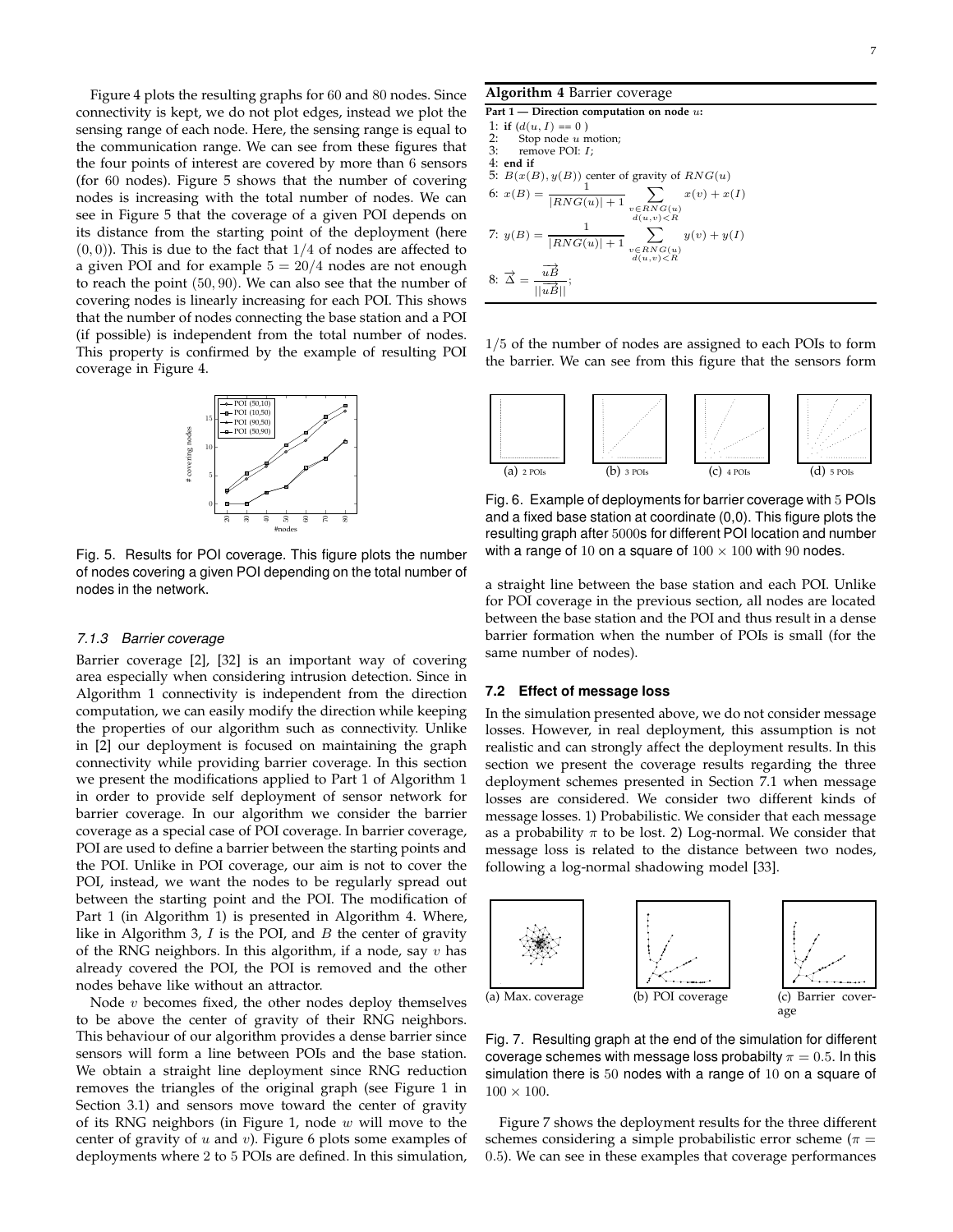are reduced since for the maximizing coverage scheme, nodes are not fully deployed and POI coverage and barrier coverage are not obtained. These behaviour are mainly due to the fact that when neighbors are not symmetrical or previous RNG nodes disappear, nodes stop moving and wait until the neighborhood table is consistent. Again, it is clear that performance coverage is reduced due to message losses. Moreover, even with the implementation described in Section 7.2, connectivity cannot be guarantee since two nodes may never be aware of each other. Note here that we do not implement the solution provided in [30], [31] for partition detection and reconstruction since we mainly focus on connectivity during the deployment. However, at the end of the deployment, running the algorithms proposed in [30], [31] are convenient solutions. It is worth noting that increasing the simulation time increases the coverage performance. In this section we do not modify the simulation time in order to see the impact of message loss and because we mainly focus on connectivity property.

In order to evaluate the connectivity provided by our algorithm we use a connectivity measure proposed in [34]. This metric called reachability is defined as the fraction of connected node pairs in the network. The reachability of the networks of *N* nodes is:  $\rho = \frac{nb. of connected pairs}{\binom{N}{2}}$ . Note here that when  $\rho = 1$ the network is connected and when  $\rho = 0$  all nodes are isolated. We compute reachability based on the communication range of the nodes derived from an unit disk graph model, thus even if during the simulation no messages can transit over a wireless link, two nodes are considered to be neighbors and should be connected if their distance is lower than the communication range. Figure 8 shows the reachability of each deployment scheme. We can see from this figure that the reachability is close to 1 which means that the network is almost connected.



Fig. 8. Probabilistic errors. Reachability for a network of 50 nodes with a range of 10 on a  $100 \times 100$  square. Reachability is computed at the end of the simulation.

We can note from Figure 8 that for the maximal coverage scheme, the reachability is always  $\rho = 1$ . This is due to the fact that when the neighborhood of a node is not symmetric of when the node does not have any neighbors, the node does not move which alleviates the effect of message loss. Therefore, the network is always connected. For the POI and the barrier coverage, the reachability is not always 1. This behaviour is due to the fact that for these two deployments when two neighbors are not aware each of the other, they move toward their point of interest and can disconnect the network. Moreover, the deployments presented in Figure 4 and 6 suggest that each node has  $\sim$  2 RNG neighbors. In this case, the probability for a RNG link to be lost and thus for the network to be disconnected is high.

Figure 9 shows the reachability for the same network setting when using the log-normal shadowing model. We can see that the reachability is close to  $\sim$  1 and is close to the performance of probabilistic errors when  $\pi = 0.5$ . This was expected since

| Type          | Reach. (conf. interval) |
|---------------|-------------------------|
| max. coverage | $1.00 - [0.00; 0.00]$   |
| poi coverage  | $0.99 - [0.02; 0.01]$   |
| bar. coverage | $1.00 - [0.00; 0.00]$   |

Fig. 9. Log-Normal errors. Reachability for a network of 50 nodes with a range of 10 on a  $100 \times 100$  square. Reachability is computed at the end of the simulation.

with the log-normal model the probability to successfully send a message is 0.5 when nodes are at distance R.

#### **8 SPECIAL CASES**

R ESULTS related to initial setup of our simulation are pre-<br>sented in this section. We assume that at the beginning<br>of the deplement the graph is not connected. Note that in ESULTS related to initial setup of our simulation are preof the deployment the graph is not connected. Note that in this section, we only focus on the deployment which tries to maximize the covered area. Figure 10(a) plots an example of the evolution of the reachability when the nodes have random position at the beginning of the deployment.



Fig. 10. Reachability and coverage evolution for a network of 50 nodes with a range of 10 on a  $100 \times 100$  square. Reachability is computed every  $10s$ .

Figure 10(a) shows that the reachability is strictly increasing which means that when two nodes  $u$  and  $v$  are connected,  $u$  can reach  $v$  (and  $v$  can reach  $u$ ), based on the definition of reachability, until the end of the simulation. We can also see that the reachability is very low, this is due to the fact that when two nodes are connected they are repelled by each other in order to increase the covered area, but they do not try to connect to the other nodes in the network. Note here that the repelling action between two nodes may create other links and therefore increase the reachability. In Figure 10(b) we can see the evolution of coverage. This figure shows that the coverage first decreases from 0s to  $\sim$  70s. This behaviour is related to the part of Figure 10(a) where the reachability increases. At ∼ 70s, the coverage increases which is related to the part of Figure 10(a) where the reachability is constant. We can also see this correlation between coverage and reachability at  $\sim$  110s and at after  $\sim$  200s. We ran many simulations and the conclusion drawn are the same.

In order to provide a fully connected network, we have modified our algorithm and added a simple process to detect if the network is connected such as in [20]. Contrarily to [20], in our scheme, we do not need a specific node to flood the network, which is not scalable. In our scheme, a specified meeting point is known by each node (in our simulation the center of the field). A virtual node is considered to be located in this meeting point. Each node has a flag called con. When a node is connected to the virtual node (distance lower than R) it sets  $con = 1$  and sends this status in its HELLO message. If a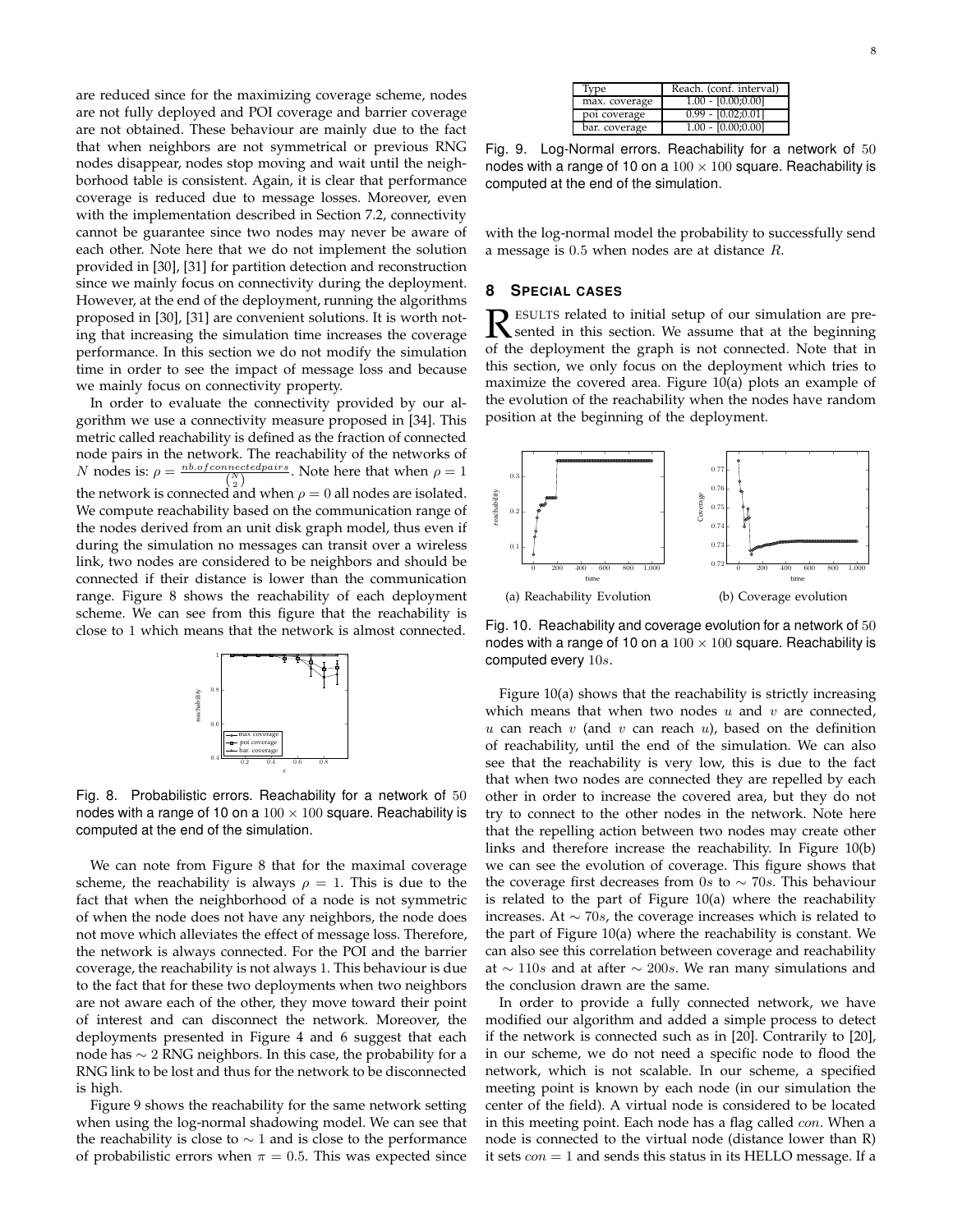node does not receive any HELLO message with  $con = 1$  and is not connected to the virtual node, it moves toward the virtual node position. If it receives an HELLO message with  $con = 1$ , it sets its own flags,  $con = 1$ , and runs maximal coverage algorithm as described in Section 7. The variable con can also be used to detect network partition but this improvement is left to future work. Note here that it is also possible to run different deployments.



Fig. 11. Reachability and coverage evolution with connectivity checking for a network of 50 nodes with a range of 10 on a  $100 \times$ 100 square. Reachability is computed every 10s.

Figure 11 plots the reachability and the coverage evolution for a sample simulation when connectivity checking is used. We can see from Figure 11(a) that the reachability increases rapidly and the network is fully connected. Figure 11(b) shows that the coverage is first decreasing to provide connectivity and then is increasing. We can see that when the network is connected  $\sim$  350s, the coverage is already close to its final value. This means that new connected nodes are already close to their final position. This assumption is confirmed by Figure 12 which plots the graph evolution at different simulation times.



Fig. 12. Evolution of node's position and associated graph depending on time. In this simulation there is 50 nodes with a range of 10 on a square of  $100 \times 100$ . Nodes are not connected at the beginning of simulation

#### **9 CONCLUSION**

C ONNECTIVITY is an important property in wireless net-<br>works and especially in wireless sensor networks. In this<br>paper we provided some localized algorithms for mobile sen-ONNECTIVITY is an important property in wireless networks and especially in wireless sensor networks. In this sor deployment with connectivity guarantee. Our algorithm is divided into two independent parts. 1) **Direction computation**. In this part, the direction of the mobile sensor is computed depending on the application requirements. In this paper, we provide three examples of requirements for mobile sensor application deployment. The first deployment tries to maximize the area coverage. We showed that our deployment scheme provides a coverage close to the regular pattern coverage with squares. The second deployment is for Point of Interests (POI) coverage. We showed that the number of nodes involved in the connectivity preservation is independent of the number of nodes in the network. Therefore increasing the number of nodes, increases the coverage of the POI. Third, we proposed

an example of barrier coverage and show that when an end point is defined, the deployment form a line between the starting point (with a fixed base station) and the end point. We also show that increasing the number of nodes increases the density of the line. 2) **Connectivity preservation.** In this part, we provided a connectivity preservation scheme to avoid nodes to be disconnected during their deployment. To preserve connectivity, nodes only maintain the connections with a subpart of its neighbors during the deployment. We chose the Relative Neighborhood Graph since it can be computed locally and it maintains global connectivity. We show by analysis that with a perfect physical channel the connectivity is guaranteed. Moreover, we show by simulation that our connectivity preservation scheme provide an high degree of reachability when message losses are considered.

We can note that we used unit disk graph model for description and evaluation of the algorithm but that it can also be applied with realistic models. The important point is that each node has to be able to discover its neighborhood and to compute a subset of its neighbors which guarantees connectivity preservation. It can be done by applying a variation of RNG. The Euclidean distance is simply replaced by a symmetrical metric such as received signal strength indicator (RSSI). The RNG algorithm uses the product of  $RSSI(a, b) \times RSSI(b, a)$  $(RSSI(u, v)$  is the signal strength of HELLO messages sent by u and received by v) instead of  $d(a, b)$ .

The independence between the direction computation and the connectivity preservation allows the modification of each part without modifying the other part. The next steps of this work will focus on other connectivity preservation schemes and properties such as  $k$ -connectivity or with a degree constraints on each node. We will try to propose mobile deployments where coverage maximization, POI coverage and barrier coverage are needed at the same time or depending on the network evolution. Moreover, more investigation regarding efficient message losses handling, obstacle avoidance scheme and energy consumption will be done.

#### **ACKNOWLEDGMENTS**

This work is partially funded by the French National Research Agency (ANR) under the VERSO RESCUE project (ANR-10-VERS-003) and the French Institut National de Recherche en Informatique et Automatique (INRIA) under the research action MISSION.

#### **REFERENCES**

- [1] J. Cartigny, F. Ingelrest, D. Simplot-Ryl, and I. Stojmenovic, "Localized LMST and RNG based minimum-energy broadcast protocols in ad hoc networks," *Ad Hoc Networks (Elsevier)*, vol. 3, no. 1, pp.  $1 - 16$ , 2005.
- [2] S. Kumar, T. H. Lai, and A. Arora, "Barrier coverage with wireless sensors," in *International conference on Mobile computing and networking (ACM Mobicom)*, pp. 284–298, 2005.
- [3] W. Cheng, M. Li, K. Liu, Y. Liu, X. Li, and X. Liao, "Sweep coverage with mobile sensors," in *International Parallel & Distributed Processing Symposium(IEEE IPDPS)*, pp. 1–9, 2008.
- [4] X. Li, and H. Frey, and N. Santoro, and I. Stojmenovic, "Focused Coverage by Mobile Sensor Networks," in *International Conference on Mobile Ad-hoc and Sensor Systems (IEEE MASS)*, pp. 466–475, 2009.
- [5] X. Li, and N. Mitton, and I. Ryl, and D. Simplot. "Localized Sensor Self-Deployment with Coverage Guarantee in Complex Environment," in *International Conference on AD-HOC Networks and Wireless (ADHOC-NOW)*, pp. 138–151, 2009.
- [6] G. T. Toussaint, "The relative neighbourhood graph of a finite planar set," *Pattern Recognition*, vol. 12, no. 4, pp. 261 – 268, 1980.